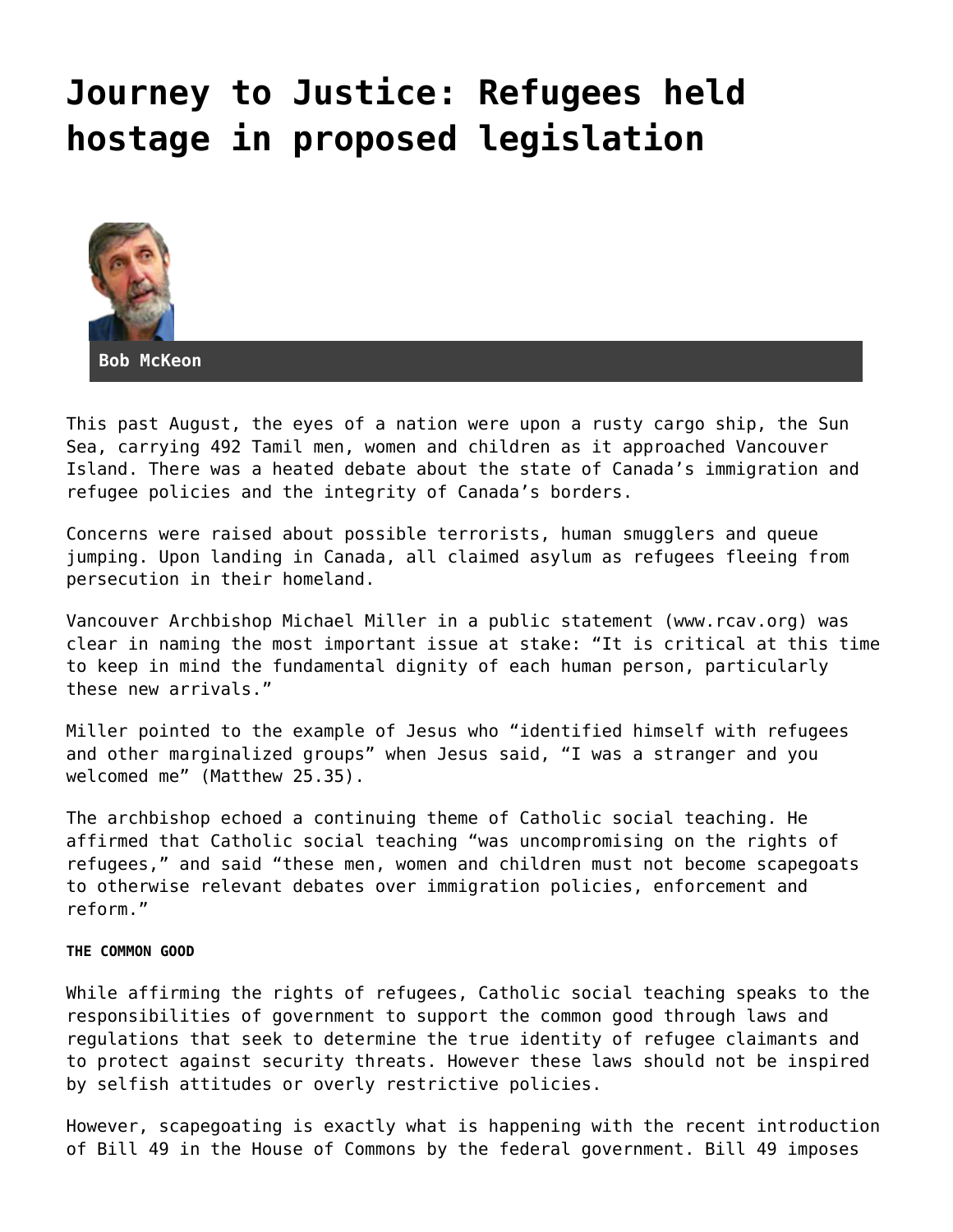serious penalties to deter human smugglers and traffickers.

However, Bill 49 goes much further to punish the refugees themselves. It allows the minister to declare "an irregular" immigration event with special, punitive rules. Under these rules, the refugee applicants (men, women and children) are automatically detained for a year without the right of appeal.

Specifically for those who arrived on the Sun Sea, this would mean a one-year imprisonment of 25 women and 44 children.

Bill 49 states that this designated group of refugee applicants cannot be granted permanent residency until five years have passed. In this five-year period, travel outside of Canada and sponsorship of other family members into Canada is not permitted.

Family reunification could be delayed for as long as a decade. This would make the integration of refugees into Canadian society even more difficult than it is now.

Bill 49 establishes two classes of refugee claimants. The first is the existing process which applies to those landing at Canada's airports requesting refugee status. The second applies to those designated under Bill 49. The only differences between these two classes are the method of transport (that is, boats vs. planes) and arriving in groups (two or more).

There are no provisions for the consideration of individual circumstances in Bill 49 except for the possibility of the minister making an extraordinary decision in a particular case.

Jesuit Father Jack Costello, of the Jesuit Refugee and Migrant Service-Canada, argues that these provisions in Bill 49 "fail to maintain Canada's legal commitments nationally and internationally." He goes on to say that Bill 49 "fails abysmally at supporting the dignity and worth of every person, in this case refugee claimants in desperate straits.

## **SPONSORSHIP PROGRAM**

This issue of fair treatment of refugees is close to the heart of members of Catholic parishes across Canada. Over the past 30 years, hundreds of parishes have participated in the federal private refugee sponsorship program and have assisted tens of thousands of refugees in fleeing from persecution and rebuilding their lives in Canada.

These parish volunteers have heard the traumatic life stories of these refugees firsthand, and have come to value the importance of a fair and just refugee system in Canada.

Canada's present refugee laws certainly need to be improved. However, the approach in Bill 49 of automatically imprisoning refugee applicants and